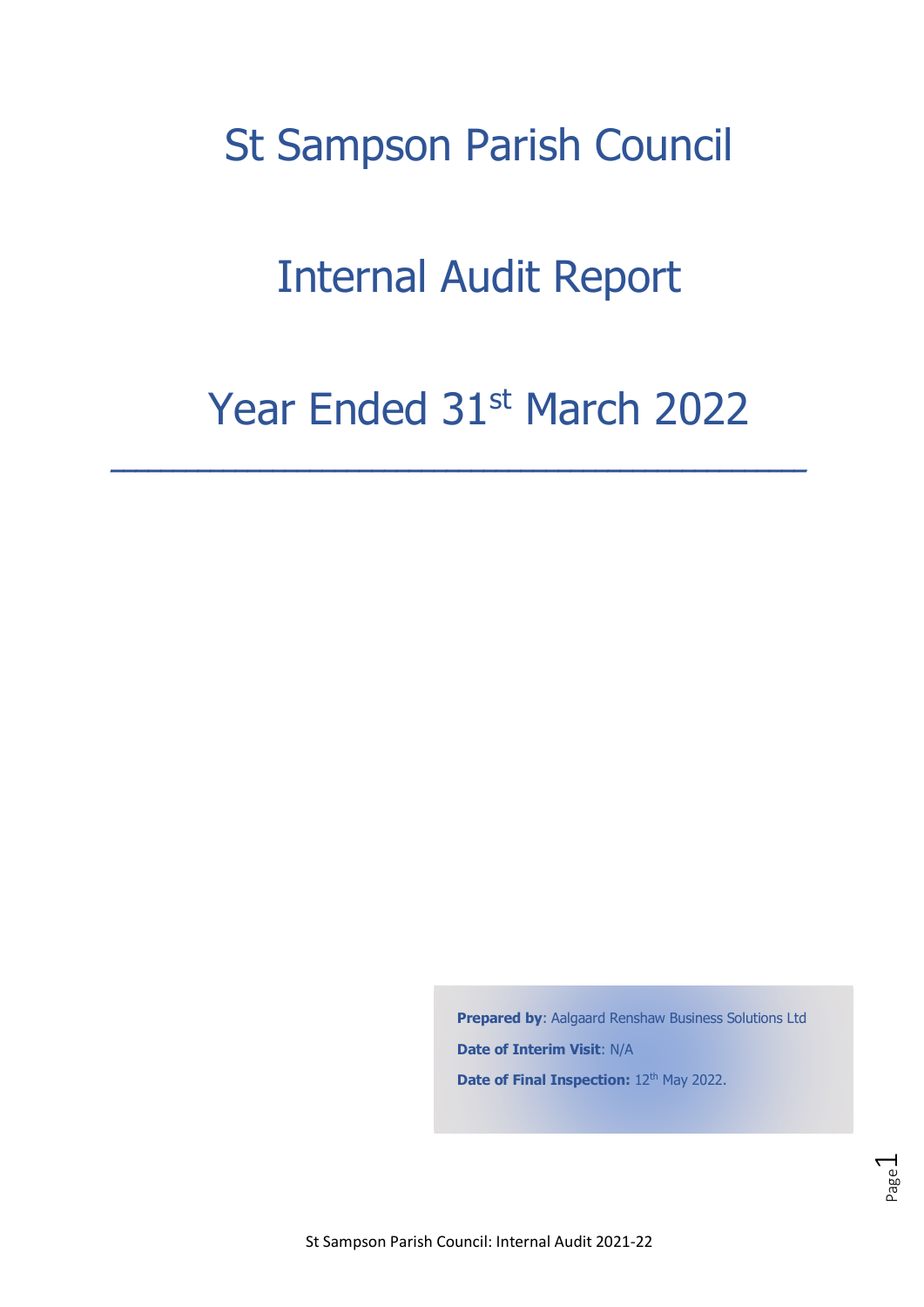#### **Section Page**

| Internal Audit Regulation and Methodology                         | 3   |
|-------------------------------------------------------------------|-----|
| <b>Observations and Conclusions</b>                               | 4   |
| Overview and Corporate Governance - document                      | -5. |
| Corporate Governance Statement - document                         | -6  |
| Professional Independence and Competence Questionnaire - document | 8   |

#### **Review**

| Section 1 - Maintenance of Accounting Records and Bank Reconciliations | 9  |
|------------------------------------------------------------------------|----|
| Section 2 - Review of Corporate Governance                             | 9  |
| Section 3 - Review of Expenditure                                      | 10 |
| Section 4 - Review of Income                                           | 10 |
| Section 5 - Review of Capital Budgeting                                | 10 |
| Section 6 - Review of Employment Arrangements                          | 11 |
| Section 7 - Risk Management Arrangements                               | 11 |
| Section 8 - Asset Register                                             | 12 |
| Section 9 - Investments & Loans                                        | 12 |
| Section 10 - Audit Notices and Annual Return                           | 13 |
| Section 11 - Transparency                                              | 13 |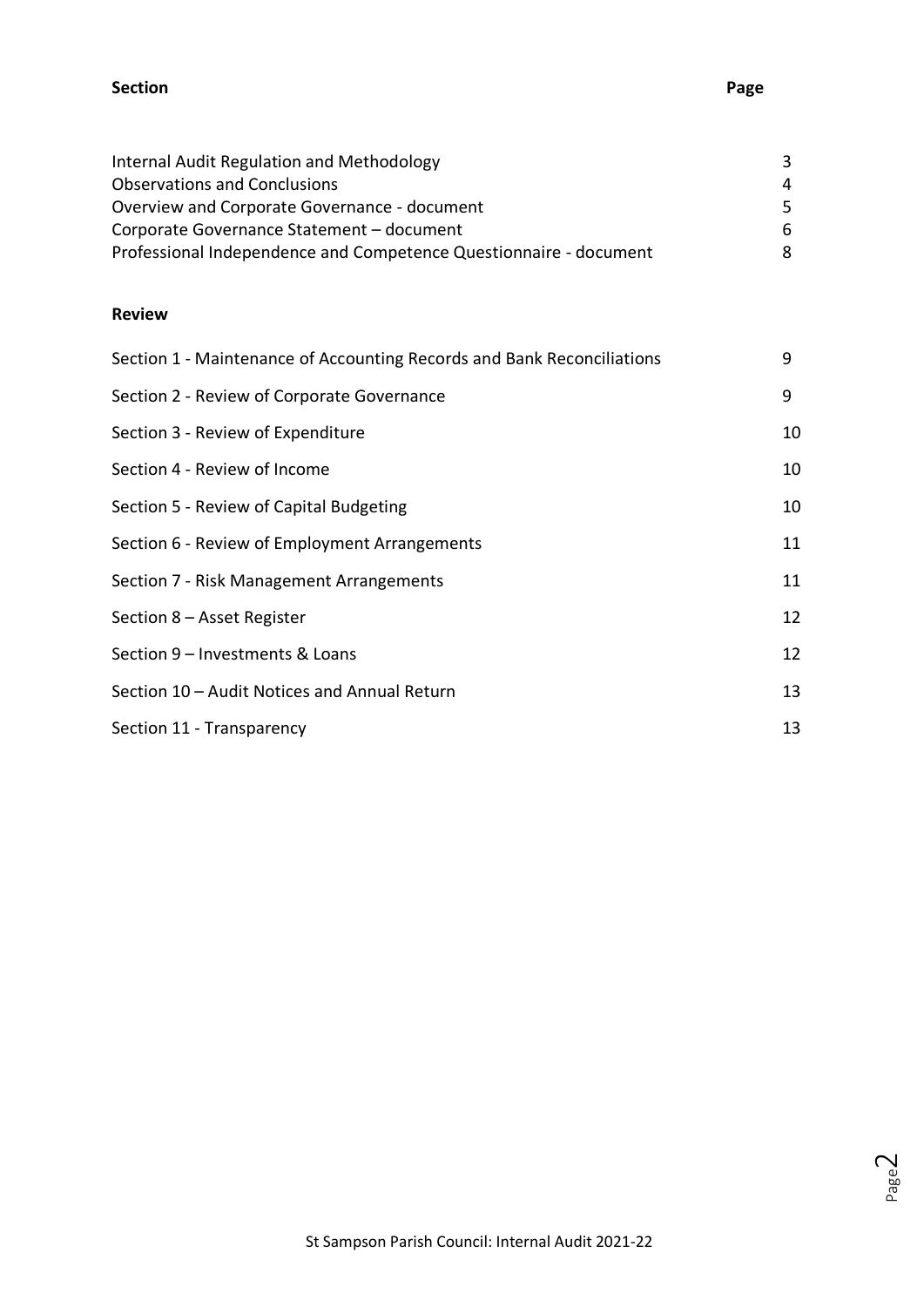## *Internal Audit Regulation*

*All town and parish Councils are required, by the provisions set out in The Audit Commission Act 1998* and *Accounts and Audit Regulations (issued from time to time under the Act) to arrange for an independent internal audit examination, to be undertaken in respect of the authority's accounting records and system of internal control. The conclusions of the said examinations are, thereafter, reported at Section 4 of the authority's Annual Return for the relevant year.*

*Internal auditing is defined as "an independent, objective assurance and consulting activity designed to add value and improve an organisation's operations. It helps an organisation accomplish its' objectives by bringing a systematic, disciplined approach to evaluate and improve the effectiveness of risk management, control and governance processes."*

*Aalgaard Renshaw Business Solutions Ltd was appointed as the Internal Auditor by St Sampson Parish Council, for the Municipal Year 2021/22*

*The Internal Audit Review was undertaken after the year end. This audit included compliance and substantive testing to ensure that the control objectives are being met.*

*The Audit does not guarantee that the accounting records are free from fraud or error.*

*This report details the scope of the assessment undertaken in relation to St Sampson Parish Council for the 2021/22 financial year. This assessment was undertaken on 12th May 2022*

## *Methodology*

*When undertaking the Internal Audit for the financial year 2021/22 regard has been given to the materiality of the authority's transactions and the potential for mis-recording or misinterpreting the same in year- end Statement of Accounts/ Annual Return.*

*Aalgaard Renshaw Business Solutions Ltd operates an investigatory programme, designed to provide the requisite level of assurance that the audited authority has appropriate and robust financial processes in situ, which ensure that transactions are enacted with both efficacy and integrity and which provide a reasonable probability that any material errors, or possible abuses of organisational, or national, regulatory frameworks are easily identifiable.*

*The Internal Audit programme applied by Aalgaard Renshaw Business Solutions Ltd also facilitates the completion of the Internal Audit Report, which forms part of the authority's Annual Return document.*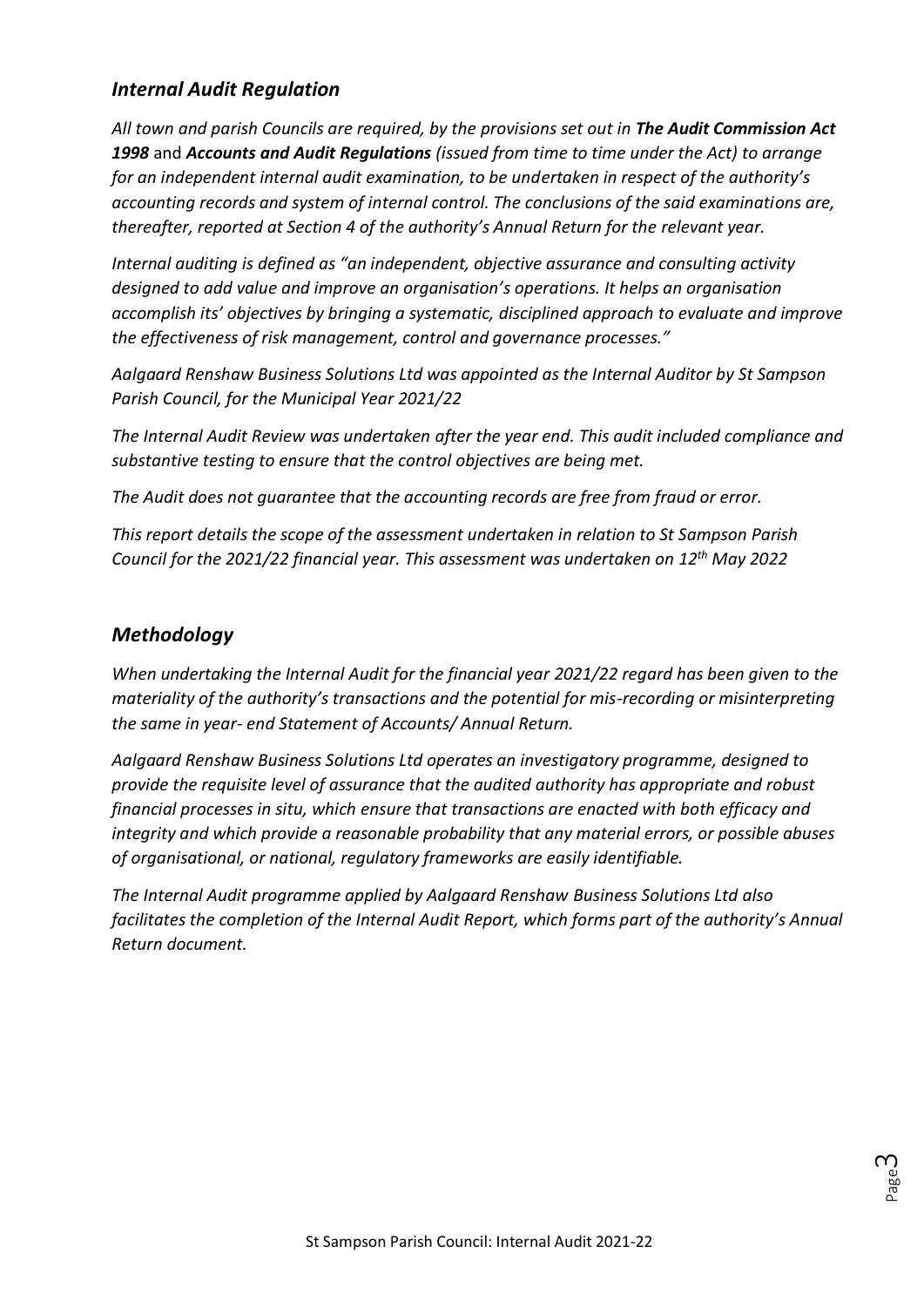## *Observations and Conclusion*

*Having undertaken a comprehensive Internal Audit of St Sampson Parish Council's accounting records and system of internal control, we have concluded that, based on our inspection, the Parish Council has maintained an effective and accurate system of internal control arrangements for the accounting period 2021/22*

*The Parish Council's 'Internal Audit Report', part 4 of the Annual Return, has been duly completed and signed. We are of the firm opinion that the control objectives set out in that report have been achieved within the financial year to a high standard and thereby easily meets the needs of the Council.*

#### *Acknowledgement*

*Aalgaard Renshaw Business Solutions Ltd would like to take this opportunity to thank the Members of St Sampson Parish Council for their instruction to undertake their Internal Audit. Thank you to the Clerk/RFO Sue Blaxley for her co-operation she s to be commended on her standard of record keeping.*

*Jacquelyn Peskett*

*Aalgaard Renshaw Business Solutions Ltd*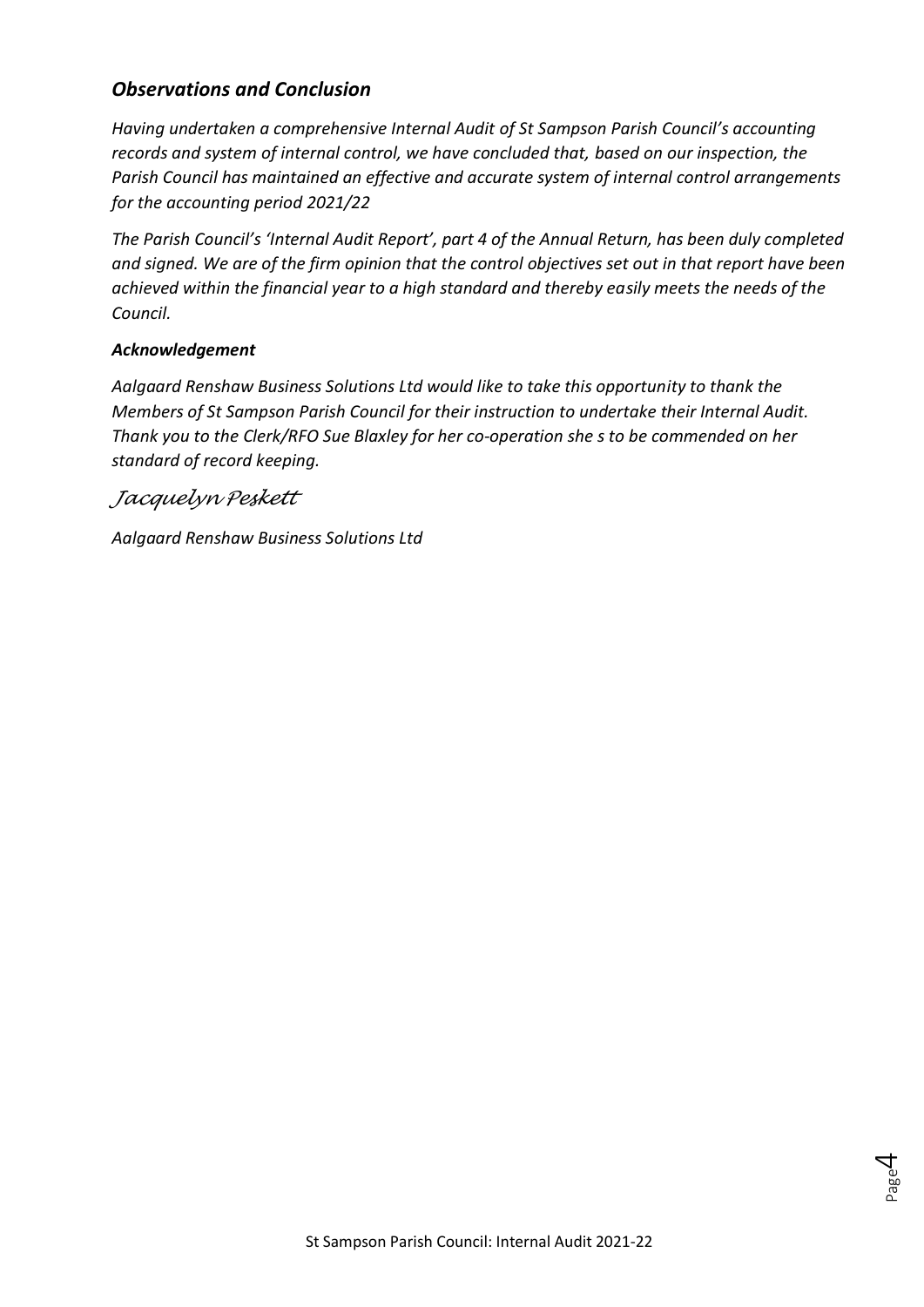# **Overview of Council and Corporate Governance Statement**

|    | <b>Terms of Engagement</b>                                                                                             | <b>Ref</b>          | <b>Notes</b>                                                   |
|----|------------------------------------------------------------------------------------------------------------------------|---------------------|----------------------------------------------------------------|
| 1. | Review Terms of Engagement; confirm that<br>engagement is appropriate to this financial<br>vear.                       | n/a                 | Engagement by Email; March 2022                                |
| 2. | Confirm the professional independence and<br>competence questionnaire has been<br>completed and agreed with the client |                     | Confirmed: April 2022.                                         |
| З. | Agree Internal Audit fee with client                                                                                   | n/a                 | Agreed a cost of £150.00 (plus VAT).                           |
| 4. | Agree attendance date                                                                                                  | $2nd$ June<br>2020. | Agreed by telephone; work undertaken by<br>ARBS Ltd, May 2022. |

| <b>Planning Notes</b> |                                                                                                                                                       | <b>Ref</b>     | <b>Notes</b>                                                                                                                                                             |
|-----------------------|-------------------------------------------------------------------------------------------------------------------------------------------------------|----------------|--------------------------------------------------------------------------------------------------------------------------------------------------------------------------|
| 5.                    | <b>Number of Electors</b>                                                                                                                             | n/a            | <b>Circa: 200</b>                                                                                                                                                        |
| 6.                    | Precept sum                                                                                                                                           | <b>Minutes</b> | £3758.30                                                                                                                                                                 |
| 7.                    | Other Income (Total)                                                                                                                                  | n/a            | CTS £26.32<br>CIL payment £9570.00<br>Car Park income £12,342.45<br>Parking Permits £1400.00<br>Vat refund £2144.13<br>Other income £10<br>Total other income = £2549.29 |
| 00<br>8.              | Key Personnel                                                                                                                                         | n/a            | Susan Blaxley (Parish Clerk/RFO).                                                                                                                                        |
| 9.                    | Type of Manual Accounting in Place                                                                                                                    | n/a            | Excel spreadsheet.                                                                                                                                                       |
| 10.                   | Any significant changes to staff/ procedures<br>since previous Internal Audit?                                                                        | n/a            | <b>No</b>                                                                                                                                                                |
| 11.                   | Are there any matters arising from the last<br>Internal Audit and/ or Management Letter?                                                              | n/a            | No                                                                                                                                                                       |
| 12.                   | Have there been any matters arising from<br>discussions with Council, including whether<br>there is any evidence of fraud/ material<br>mis-statement? | n/a            | No                                                                                                                                                                       |
| 13.                   | Key high risk/ expected problem areas                                                                                                                 | n/a            | None                                                                                                                                                                     |

|  | <b>Observations</b> | $^{\dagger}$ Satisfactory – no Issues identified. |
|--|---------------------|---------------------------------------------------|
|--|---------------------|---------------------------------------------------|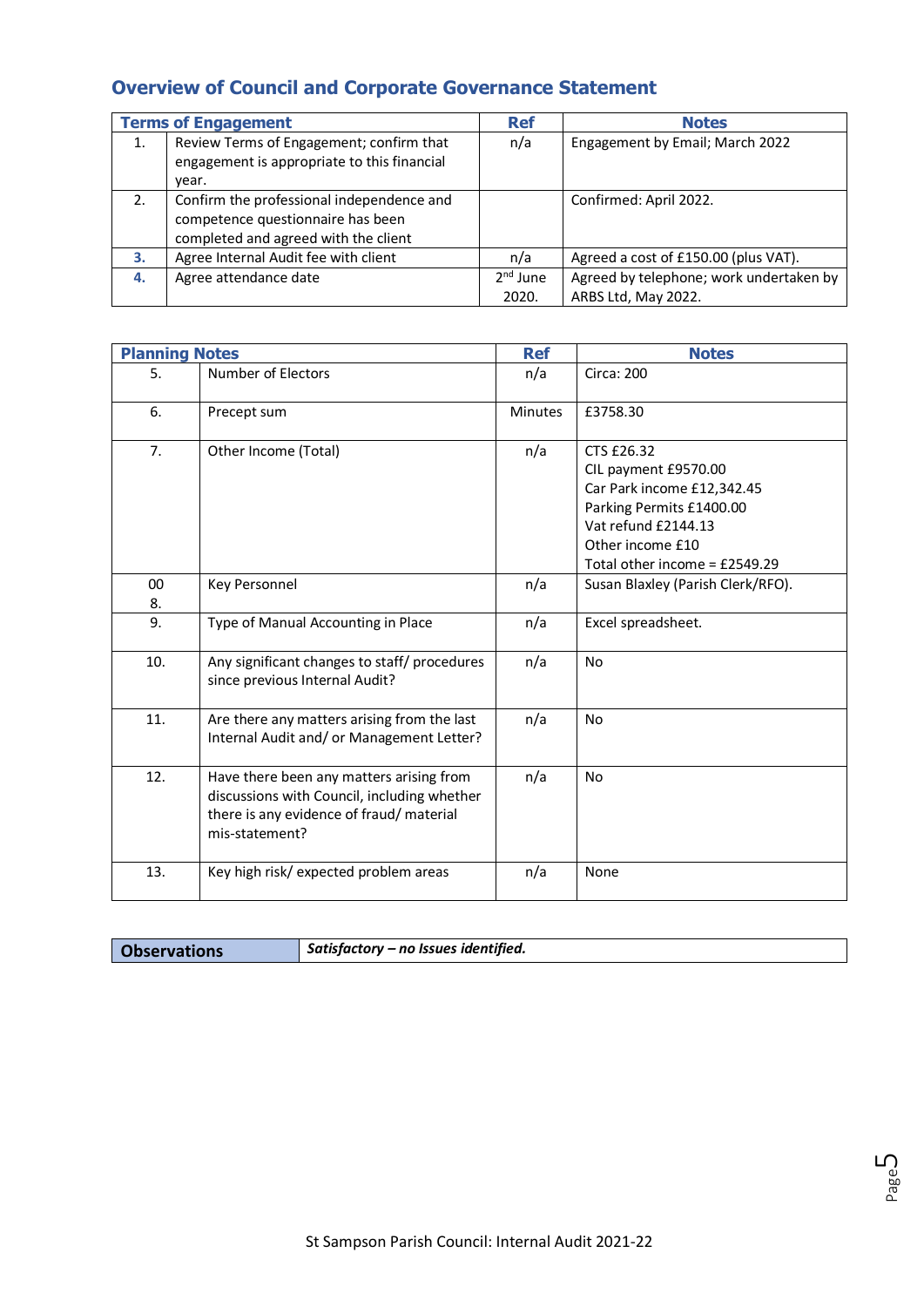# **Corporate Governance Statement**

| Area                                                                                                                                                                                                                                                                      | Response (please provide detail below or on                                                                                                                                                                                                                                           |
|---------------------------------------------------------------------------------------------------------------------------------------------------------------------------------------------------------------------------------------------------------------------------|---------------------------------------------------------------------------------------------------------------------------------------------------------------------------------------------------------------------------------------------------------------------------------------|
|                                                                                                                                                                                                                                                                           | supplementary pages)                                                                                                                                                                                                                                                                  |
| Please confirm whether or not Standing Orders<br>and Financial Regulations are in place.                                                                                                                                                                                  | Standing Orders and Financial Regulations are in place and<br>these were reviewed and updated for this financial year.                                                                                                                                                                |
| If so, when were they last updated and formally<br>adopted by the Council?                                                                                                                                                                                                | Approved and adopted at the meeting held on 22 <sup>nd</sup> June<br>2021 (Minute reference 20 refers).                                                                                                                                                                               |
| (Please provide an electronic copy of both).                                                                                                                                                                                                                              | It is also notes that these were reviewed and re adopted at<br>the Parish Councill Meeting held on 22 <sup>nd</sup> February 2022<br>(Minute reference 19 refers).                                                                                                                    |
| Where original minutes are not provided for our<br>examination, please confirm that each page of the<br>master copy is signed or initialed by the Chairman<br>at the subsequent meeting when they are<br>approved.                                                        | Original Minutes were provided however, due to the<br>restrictions imposed during the past financial year, the<br>documents had not been signed in accordance and signed<br>in accordance with the terms and conditions of the Local<br>Government Act 1972; Schedule 12. Para 41(1). |
| Does the Council meet the criteria for adoption of<br>the General Power of Competence and, if so, has it<br>been adopted. Please confirm minute reference<br>and date.                                                                                                    | No                                                                                                                                                                                                                                                                                    |
| If reliance is still placed on S.137, etc., when<br>considering the approval of grants and donations<br>to local (and other) bodies, are the relevant<br>powers considered and formally minuted?                                                                          | Yes.                                                                                                                                                                                                                                                                                  |
| Where detail of powers relied on is only set out on<br>an agenda paper, please provide an example.                                                                                                                                                                        | N/A                                                                                                                                                                                                                                                                                   |
| Please confirm that all internal and external audit<br>reports are presented to and agreed by members,<br>also with agreement on the actions to be taken to<br>address any issues identified. Again, please<br>provide detail of the relevant meeting and minute          | The Internal Audit Report for Financial Year 2021-22 was<br>considered at the Parish Council Meeting held on27th July<br>2021 (Minute reference12 refers).<br>The External Audit to be considered at the Parish Council                                                               |
| reference.                                                                                                                                                                                                                                                                | Meeting held on 26 <sup>th</sup> October 2021 (Minute reference 19<br>refers).                                                                                                                                                                                                        |
| Has the Council reviewed an updated version of<br>the financial risk assessment and formally<br>approved its re-adoption (Governance and<br>Accountability Manual - 2014 refers)                                                                                          | Yes, this was updated and approved at the Parish Council<br>Meeting held on 22 <sup>nd</sup> June 2021 (Minute reference 20<br>refers).                                                                                                                                               |
| When approving payments for release, do those<br>members signing cheques examine and sign /<br>initial individual invoices. Please provide a brief<br>description of the approval process from receipt<br>of invoice through to release of funds, on a<br>separate sheet. | A schedule of payments is provided to the Members and<br>agreed with the corresponding invoice at the relevant<br>Parish Council Meeting. Cheques and stubs are signed by 2<br>signatories.                                                                                           |
| Are all individual payments by direct debit,<br>bankers' standing order or internet, if in use,<br>similarly examined and approved for payment by                                                                                                                         | The Council set up online banking facilities through Unity<br>Trust bank and this trail clearly shown in the Minutes.                                                                                                                                                                 |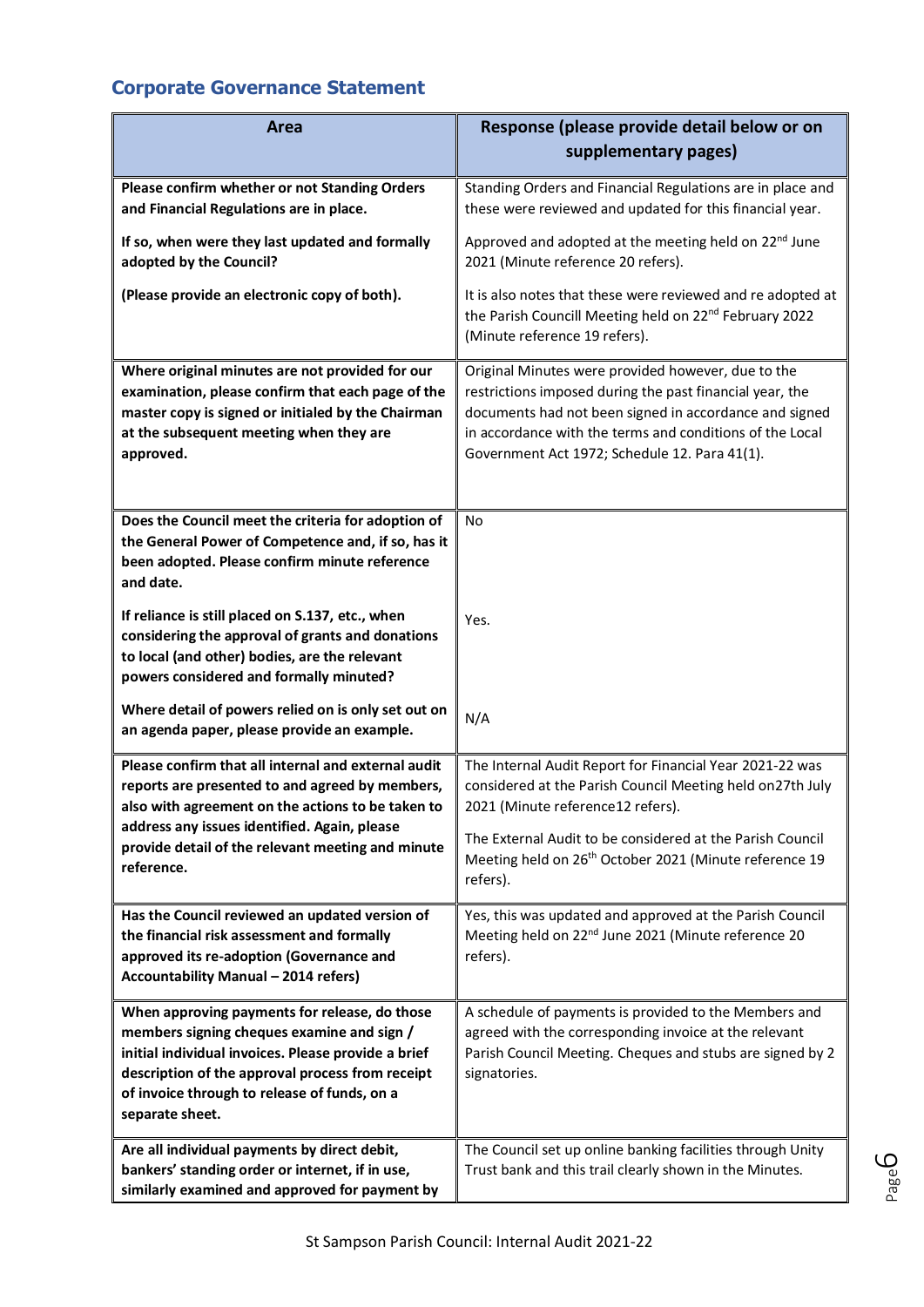| members? Please provide detail of the controls in<br>place over such payments, where different to<br>those for cheque payments.                                                                                                                                                  | 2 Councilors need to approve transactions.                                                                                                                                                                                                                                                    |
|----------------------------------------------------------------------------------------------------------------------------------------------------------------------------------------------------------------------------------------------------------------------------------|-----------------------------------------------------------------------------------------------------------------------------------------------------------------------------------------------------------------------------------------------------------------------------------------------|
| Does the Council / a nominated member review<br>the detail of bank reconciliations routinely<br>throughout the year and verify detail to<br>underlying cashbooks and bank statements<br>(Governance and Accountability manual refers)                                            | <b>No</b>                                                                                                                                                                                                                                                                                     |
| Please provide a brief description of the approach<br>taken to the preparation and approval of the<br><b>Annual Budget and Precept.</b>                                                                                                                                          | The Clerk circulates a detailed document highlighting<br>income and expenditure for the extant year. Projections<br>are determined for income and spend to the end of the<br>Financial Year. Members discuss financial requirements for<br>the following year and set the budget accordingly. |
| Does the Council formally consider and approve<br>the level of reserves (General and Earmarked<br>Funds) to be carried forward to the next financial<br>year?<br>(Such consideration should be minuted formally).                                                                | The reserves are considered and approved at the same<br>time the Precept is set. This was caried out at the Parish<br>Council Meeting held on 30 <sup>th</sup> November 2021 (Minute<br>reference 11 refers).                                                                                 |
| Has a physical examination / verification of the<br>Councils stock of assets been undertaken<br>recently? If so, when and by whom?                                                                                                                                               | The assets are inspected weekly by Members of the Parish<br>Council. The inspections are reported at Parish Council<br>Meetings, when any required maintenance is addressed.                                                                                                                  |
| Are asset values based on purchase cost net of<br>VAT (where known)? Where detail of the purchase<br>cost is unknown, asset values should be reported<br>on the Annual Return at the same value as the<br>previous year, except where new assets are<br>acquired or disposed of. | The Parish Council has a comprehensive Asset Register<br>which details the location, purchase date and cost of each<br>item. It does not appear that the Asset Register has been<br>recently updated, nor do values reflect any measure of<br>depreciation.                                   |
| Does the Council act as Sole or Custodial trustees<br>of any charitable funds? If so, are the transactions<br>excluded from the Annual Return financial detail<br>at Section 2?                                                                                                  | No                                                                                                                                                                                                                                                                                            |

**Observations** *Satisfactory – no Issues identified.*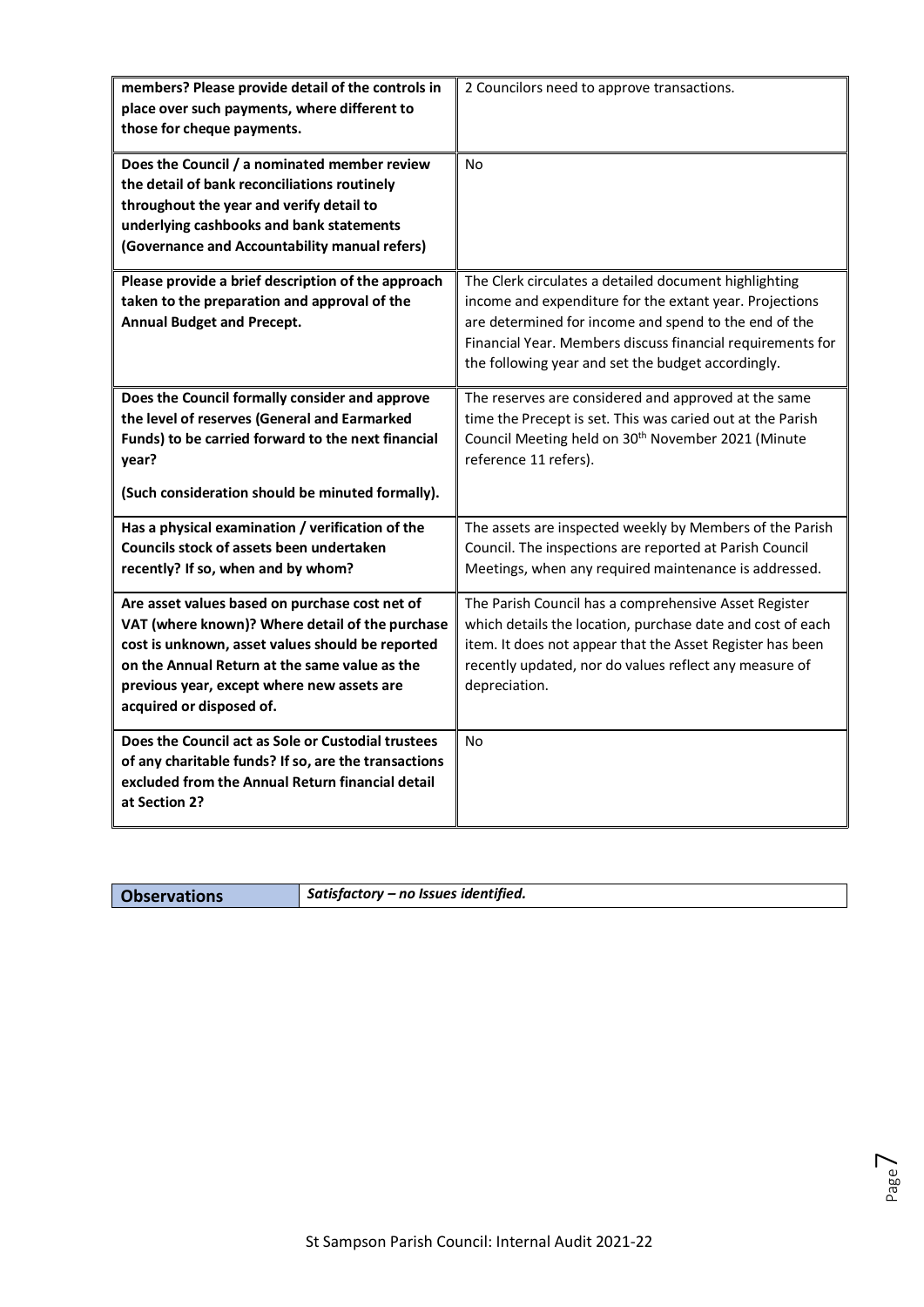## **Professional Independence and Competence Questionnaire**

The internal audit function must be sufficiently independent from the management of financial controls and procedures of the council which are the subject of review. The person or persons carrying out internal audit must be competent to carry out the role in a way that meets the business needs of the council. The two key principles, which councils must follow in setting up their internal audit function are; **independence and competence.**

| Independence                                                                                                       |           |
|--------------------------------------------------------------------------------------------------------------------|-----------|
| Do you have any specific reliance on the fee to be                                                                 | No        |
| earned from this assignment                                                                                        |           |
| <b>Overdue fees</b>                                                                                                |           |
| Does the client/group of clients owe the firm any                                                                  | No        |
| money which exceeds our normal credit terms?                                                                       |           |
| Litigation                                                                                                         |           |
| Is there any actual or anticipated litigation between us                                                           | No        |
| and the client in relation to fees, audit work or other                                                            |           |
| work?                                                                                                              |           |
| <b>Associated firms</b>                                                                                            |           |
| Are you or your staff associated with any other                                                                    | No        |
| practice or organisation which has had any dealings<br>with the client council?                                    |           |
| Family or other personal relationships                                                                             |           |
| Do you or any of your staff have personal or family                                                                | <b>No</b> |
| connections with the council or its officers?                                                                      |           |
| <b>Mutual business interest</b>                                                                                    |           |
| Do you or any of your staff have any mutual business                                                               | No        |
| interests with the client or with an officer or employee                                                           |           |
| of the client?                                                                                                     |           |
| <b>Financial involvement</b>                                                                                       |           |
| Do you or your staff, or anyone closely related to you or any of your staff, have any financial involvement in the |           |
| client in respect of the following:                                                                                |           |
| Any beneficial interest in shares or other investments?                                                            | No        |
| Any loans or guarantees?                                                                                           | No        |
| <b>Goods and services: hospitality</b>                                                                             |           |
| Have you or any of your staff accepted materials,                                                                  | No        |
| goods or services on favourable terms or received                                                                  |           |
| undue hospitality from the council?                                                                                |           |
| <b>Ex-partners or senior staff</b>                                                                                 |           |
| Has any senior officer of the council been a partner or<br>senior employee of the practice?                        | No        |
| Is the partner or any senior employee on the audit                                                                 | No        |
| team in negotiations to join the client?                                                                           |           |
| Long association                                                                                                   |           |
| Have you been acting for more than 10 years? If yes,                                                               | No        |
| then consider rotation/engagement quality review.                                                                  |           |
| <b>Provision of other services</b>                                                                                 |           |
| Do we provide any of the following services to the client:-                                                        |           |
| Accounting services, book-keeping or payroll services                                                              | No        |
| Staff secondments                                                                                                  | No        |
| IT services where we are involved in the design,                                                                   | No        |
| provision or implementation of systems                                                                             |           |
| Specialist valuations which are included in the                                                                    | No        |
| accounts                                                                                                           |           |
| Tax compliance work or tax planning                                                                                | No        |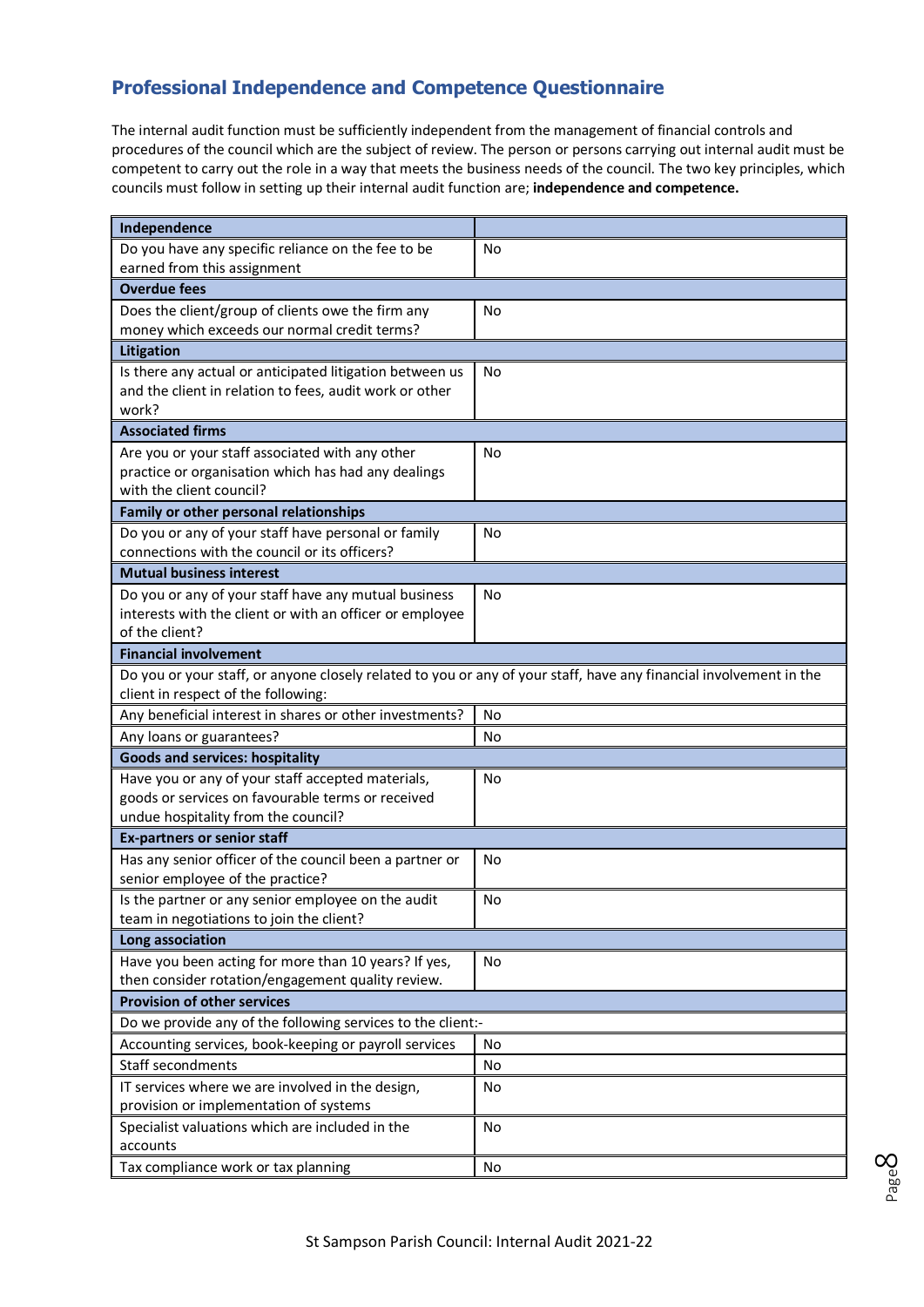#### **Section 1 – Maintenance of Accounting Records & Bank Reconciliations**

#### **Internal Control Objectives**

|   | <b>Control Objective</b>                    | <b>Comments</b>                           |
|---|---------------------------------------------|-------------------------------------------|
| A | Has the RFO been appointed with specific    | Appointed as Clerk/RFO with a contract in |
|   | duties? (S.151 LGA 1972)                    | 2015 and this is now signed.              |
| B | Appropriate records of account have been    | Yes                                       |
|   | properly kept throughout the year           |                                           |
|   | <b>Closing Cashbook Balance</b>             | £26,286.23.                               |
| D | Formal, year-end, Bank Reconciliations were | Yes, these are presented in a clear and   |
|   | carried out.                                | concise manner and were found to be       |
|   |                                             | extremely accurate, utilising an Excel    |
|   |                                             | spreadsheet.                              |

**Observations** *Satisfactory – no issues identified*

#### **2. Review of Corporate Governance**

|   | <b>Control Objective</b>                                                                                                                                                                               | <b>Comments</b>                                                                                                                                                                                                                                                                                                     |
|---|--------------------------------------------------------------------------------------------------------------------------------------------------------------------------------------------------------|---------------------------------------------------------------------------------------------------------------------------------------------------------------------------------------------------------------------------------------------------------------------------------------------------------------------|
| E | There are appropriate governance<br>arrangements in place to help ensure<br>compliance with extant legislation and that no<br>decisions are taken that may result in unlawful,<br>or unbudgeted costs. | Yes, documents have been inspected and<br>have been found satisfactory,                                                                                                                                                                                                                                             |
| F | The Council's Financial Regulations have been<br>met, payments were supported by invoices,<br>expenditure was approved and VAT was<br>appropriately accounted for.                                     | The Parish Council was found to be compliant<br>in all aspect of Financial Management.                                                                                                                                                                                                                              |
| G | Procurement                                                                                                                                                                                            | The Council's Financial regulations confirm<br>that a proposed contract for the supply of<br>goods, materials, services and the execution<br>of works with an estimated value in excess of<br>£50,000 shall be procured on the basis of a<br>formal tender as summarised in Standing<br>Order sections 10, 11 & 12. |
| H | Clarity of Records                                                                                                                                                                                     | Financial Records were easy to find and<br>follow; filed in an appropriate manner and;<br>appeared to be complete and fit for purpose.                                                                                                                                                                              |
|   | Precept Setting 2022-23                                                                                                                                                                                | The Precept for the Financial Year was<br>discussed and approved at the Parish Council<br>meeting held 30 <sup>th</sup> November 2021 (Minute<br>reference 11 refers). It was set at £3,496.72                                                                                                                      |

**Observations** *Satisfactory – no issues identified*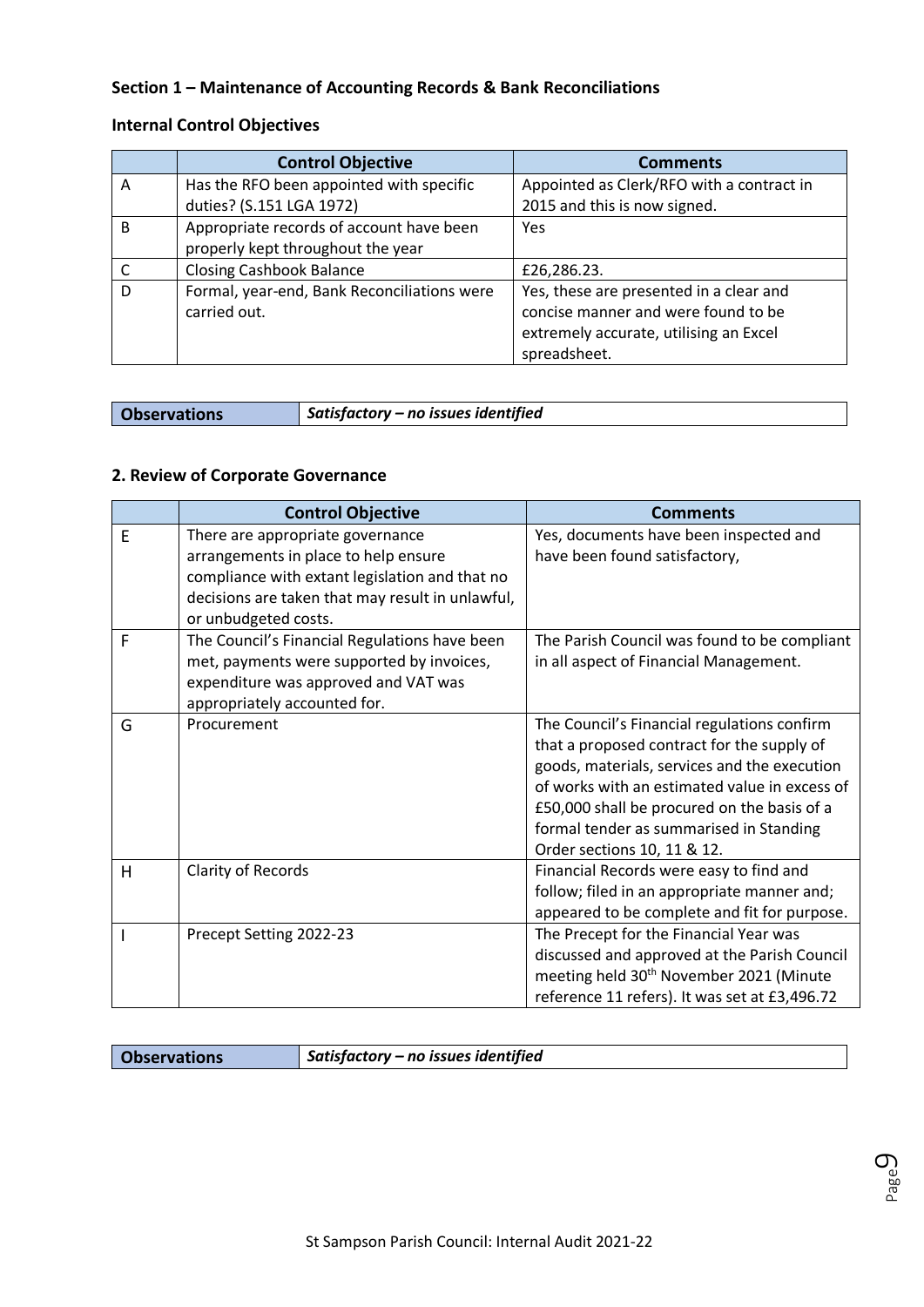### **3. Review of Expenditure**

|          | <b>Control Objective</b>                       | <b>Comment</b>                             |
|----------|------------------------------------------------|--------------------------------------------|
|          | Payments                                       | Supported by Invoices;                     |
|          |                                                | Authorised and Minuted.                    |
| К        | Procurement of services above the 'de minimis' | N/A                                        |
|          | Amount                                         |                                            |
|          | <b>VAT</b>                                     | A Vat claim has ben submitted and a sum of |
|          |                                                | £2,144.13 received.                        |
| M        | S.137 Expenditure (LGA 1972)                   | None identified.                           |
| N        | Petty cash payments were properly supported    | No Petty Cash Account utilised.            |
|          | by receipts, expenditure was approved and VAT  |                                            |
|          | appropriately accounted for                    |                                            |
| $\Omega$ | Clerk's Expenditure                            | Expenditure is properly accounted for and  |
|          |                                                | supported with appropriate documentation.  |

| <b>Observations</b> | $\vert$ Satisfactory – no issues identified |
|---------------------|---------------------------------------------|
|                     |                                             |

#### **4. Review of Income**

|   | <b>Control Objective</b>                       | <b>Comment</b> |
|---|------------------------------------------------|----------------|
| D | The annual precept requirement resulted from   | Yes            |
|   | an adequate budgetary process; progress        |                |
|   | against the budget was regularly monitored;    |                |
|   | and reserves were appropriate                  |                |
|   | Expected income was fully received, based on   | Yes            |
|   | correct prices, properly recorded and promptly |                |
|   | banked, with VAT appropriately accounted for.  |                |
| R | Are there any significant, unexplained,        | No             |
|   | variances from the budget?                     |                |

| <b>Observations</b> | Satisfactory – no issues identified |
|---------------------|-------------------------------------|

#### **5. Review of Capital Budgeting**

|   | <b>Control Objective</b>                             | <b>Comment</b>                                                                            |
|---|------------------------------------------------------|-------------------------------------------------------------------------------------------|
|   | Sale of fixed assets                                 | None                                                                                      |
|   | Use of income from sales (de minimis £10,000)        | N/A                                                                                       |
|   | Capital Expenditure                                  | None                                                                                      |
|   | Long-term capital budget/ rolling capital<br>schemes | Yes, consideration is given to future Capital<br>Projects and monies are allocated to the |
|   |                                                      | same.                                                                                     |
| W | Capital budget review (annually) date                | Not known.                                                                                |

**Observations** *Satisfactory – no issues identified*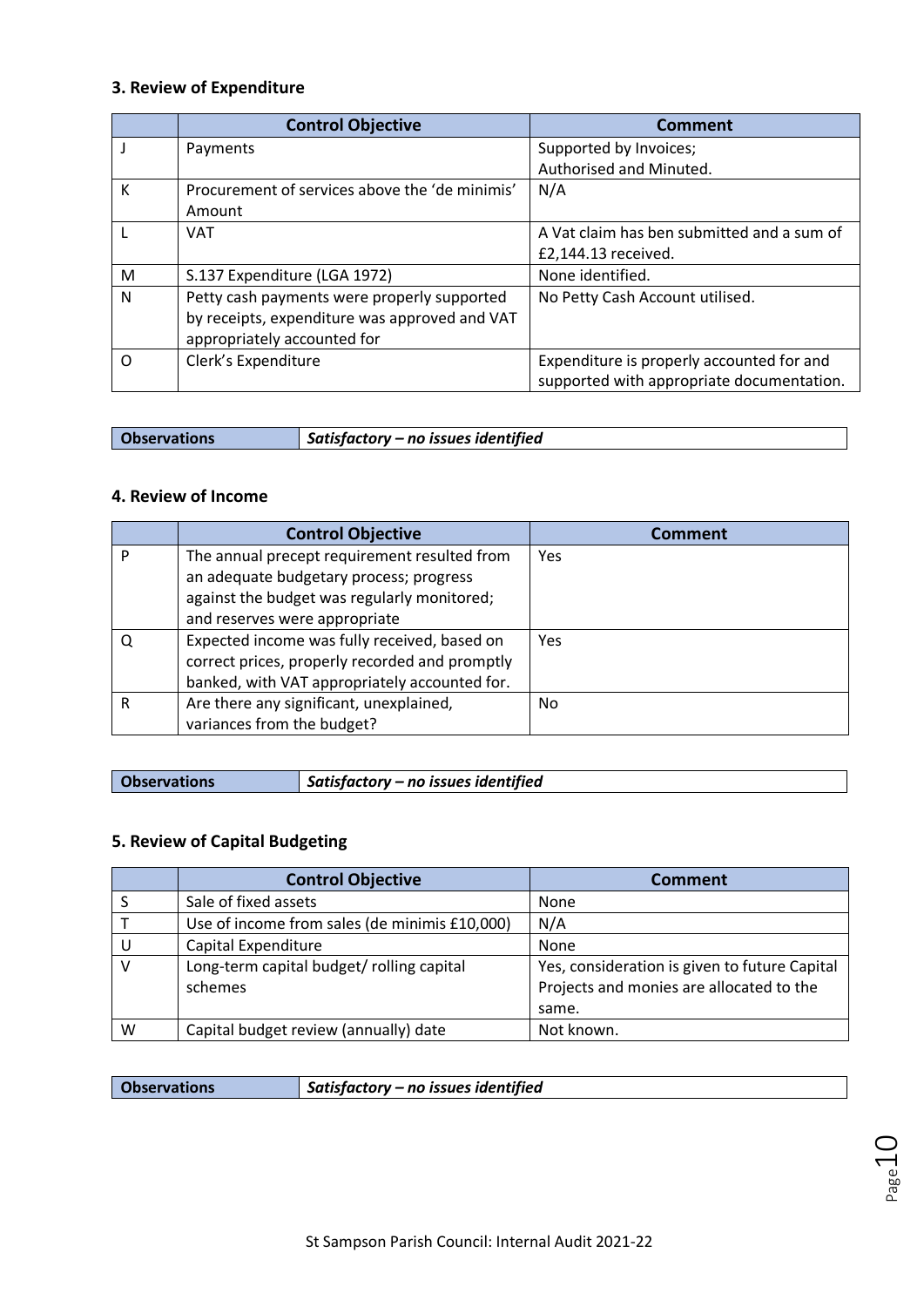### **6. Review of Employment Arrangements**

|                | <b>Control Objective</b>                        | Comment                                      |
|----------------|-------------------------------------------------|----------------------------------------------|
| $\times$       | Each employee has been issued with a contract   | No.                                          |
|                | of employment, with clear terms and conditions  |                                              |
| γ              | Salaries paid agreed with those approved by the | Yes                                          |
|                | Council                                         |                                              |
| $\overline{7}$ | Are all employees in a registered pension       | The Clerk is eligible for the Pension Scheme |
|                | scheme/ have all employees been offered the     | and is a Member of the Cornwall Pension      |
|                | opportunity to enrol in a work pension scheme   | Fund.                                        |
| AA             | Are other payments made to employees            | Yes                                          |
|                | reasonable and approved by the Council          |                                              |
| AB             | Have PAYE / NIC been properly operated by the   | Payments have been made in compliance        |
|                | Council as an employer                          | with the PAYE/NIC requirements               |
| AC             | Does the Council have current, appropriate      | It is noted that the Parish Council has an   |
|                | Employer Liability Insurance?                   | appropriate Insurance Policy with BHIB Ltd.  |

| <b>Observations</b> | Satisfactory, no issues identified. |
|---------------------|-------------------------------------|
|---------------------|-------------------------------------|

#### **7. Risk Management Arrangements**

|    | <b>Control Objective</b>                                                                              | <b>Comment</b>                                                                                                                                                                                                                                                                                                                                                        |
|----|-------------------------------------------------------------------------------------------------------|-----------------------------------------------------------------------------------------------------------------------------------------------------------------------------------------------------------------------------------------------------------------------------------------------------------------------------------------------------------------------|
| AD | Does a review of the minutes identify any<br>unusual financial activity?                              | None identified.                                                                                                                                                                                                                                                                                                                                                      |
| AE | Do the minutes record the Council carrying out<br>an annual risk assessment?                          | These are habitually reviewed in June of<br>each year. However, due to the meeting<br>restrictions imposed during the past<br>financial year this has yet to be<br>undertaken.                                                                                                                                                                                        |
| AF | Is insurance cover current, appropriate and<br>adequate?                                              | The Council has appropriate and adequate<br>insurance cover, provided by BHIB (policy<br>LC000235).                                                                                                                                                                                                                                                                   |
| AG | Is the Fidelity Guarantee appropriate and has it<br>been reviewed?                                    | The Fidelity Guarantee (£100,000 limit) is<br>Index Linked and deemed appropriate for a<br>Council this approved precept.                                                                                                                                                                                                                                             |
| AH | Are internal control systems documented and<br>regularly reviewed?                                    | There is no evidence in the Minutes<br>provided, which highlights that a review of<br>the internal control systems has taken<br>place. However, it is clear from the<br>Minutes that Members receive a monthly<br>schedule of payments and are provided<br>with an opportunity to consider the same,<br>prior to electing to accept/ reject the<br>proposed payments. |
| AI | Has the Council carried out a review of the<br>effectiveness of internal auditing during the<br>year? | <b>Yes</b>                                                                                                                                                                                                                                                                                                                                                            |
| AJ | Has appropriate action been taken regarding<br>matters raised in reports from Internal Audit?         | None raised                                                                                                                                                                                                                                                                                                                                                           |
| AK | Have adequate measures and steps been put in<br>place in respect of GDPR.                             | It is noted that the Parish Council has a<br>robust GDPR policy.                                                                                                                                                                                                                                                                                                      |

Page 1.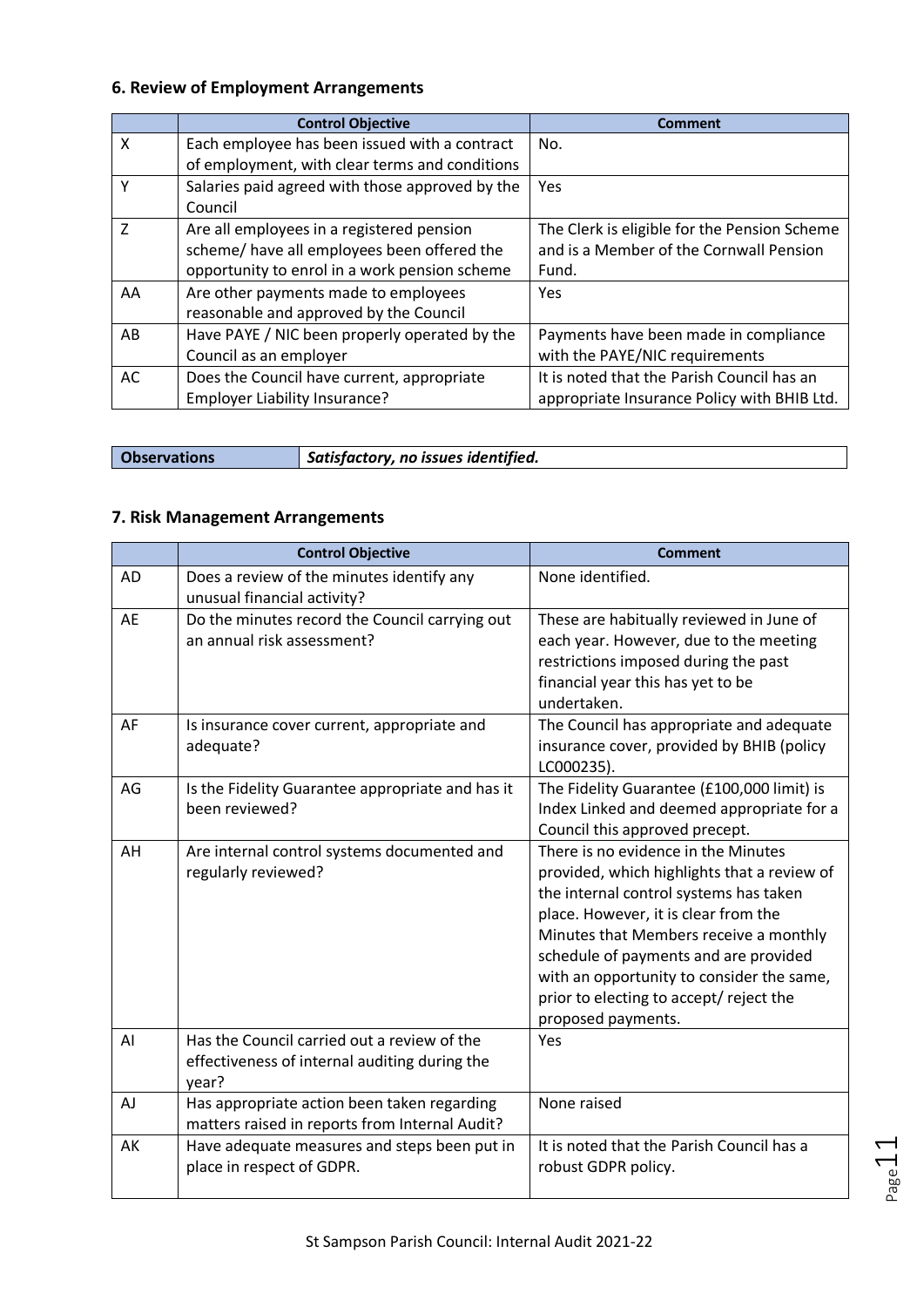**Observations** *Satisfactory – no issues identified*

# **8. Asset Register**

|    | <b>Control Objective</b>                       | <b>Comment</b>      |
|----|------------------------------------------------|---------------------|
| AL | Does the Council maintain a register of all    | Yes inspected       |
|    | material assets owned, or in its care?         |                     |
| AM | Are the assets and investments register up to  | Last reviewed 2019. |
|    | date?                                          |                     |
| AN | Have dates of acquisitions been noted?         | Yes.                |
| AO | Is a life estimate recorded?                   | No                  |
| AP | Has the location of the item been recorded?    | Yes.                |
| AQ | Have costs of acquisitions and enhancement     | Value recorded      |
|    | been recorded?                                 |                     |
| AR | Have dates of upgrade and disposal been        | No.                 |
|    | noted?                                         |                     |
| AS | Do asset insurance valuations agree with those | Not known.          |
|    | in the asset register?                         |                     |

|  |  |  | <b>Observations</b> |
|--|--|--|---------------------|
|  |  |  |                     |
|  |  |  |                     |

Asset register shown on website is dated 2019.

#### **9. Investments and Loans**

|    | <b>Control Objective</b>                                                                                                                                                                       | <b>Comment</b>                                                                                                     |
|----|------------------------------------------------------------------------------------------------------------------------------------------------------------------------------------------------|--------------------------------------------------------------------------------------------------------------------|
| AT | Have all excess balances been appropriately and<br>prudently invested in appropriate accounts for<br>safeguarding? (LGA 2003 and guidance issued<br>by the Secretary of State).                | All monies held by the Parish Council are<br>accounted for and deposited in an<br>appropriate Lloyds Bank account. |
| AU | Does the Council have, documented and<br>approved, appropriate recovery actions for<br>unpaid debts/ writing off, of irrecoverable debts<br>process/ debt monitoring arrangements in<br>place? | Not known.                                                                                                         |

| <b>Observations</b> | Satisfactory - no issues identified |
|---------------------|-------------------------------------|

#### **10. Audit Notices and Annual Return**

|      | <b>Control Objective</b>                  | Comment                                    |
|------|-------------------------------------------|--------------------------------------------|
| . AV | When were these advertised to the public? | The relevant are published on the website. |

| Satisfactory – no issues identified<br><b>Observations</b> |
|------------------------------------------------------------|
|------------------------------------------------------------|